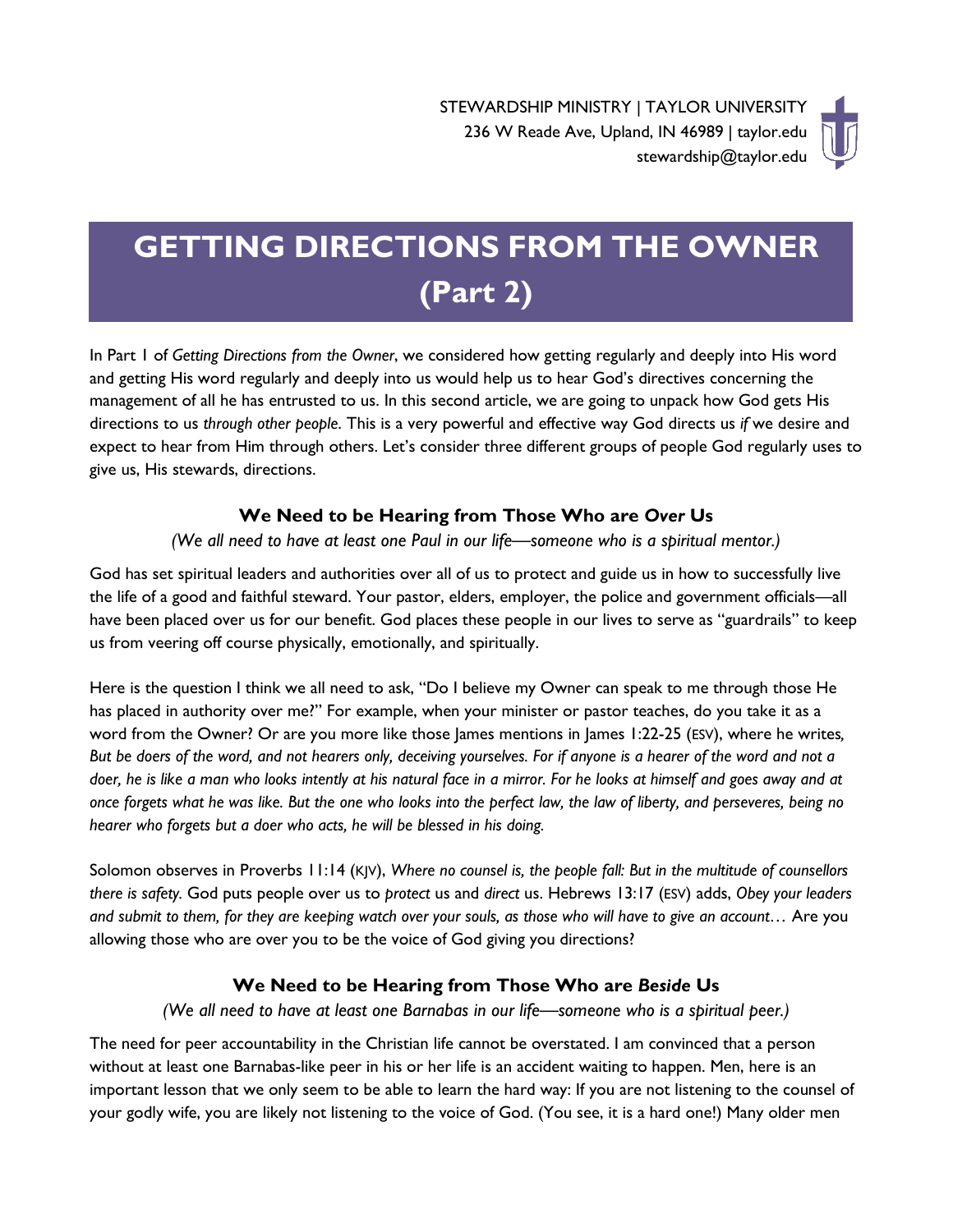have shared how frequently over their married lives they have ignored their wife's counsel or concerns only to painfully realize later that she was right, and they should have listened. They end up with a mess on their hands they have to clean up.

Personally, I have come to the point where I don't even debate with my wife anymore; I simply accept her counsel. Happy is the man who hears the voice of God through his wife and doesn't proceed unless both of them are in agreement with the direction the Owner wants them to go.

I have a number of men in my life to whom I have given veto power over me. I know that God has spoken to me through these men on many occasions, and they have given me guidance I would not have seen or followed on my own. It takes most of us some time to realize we have blind spots. Frequently, we have several major blind spots that don't allow us to see certain situations and perspectives clearly, no matter how hard we may try. In order to protect ourselves, and those we care about, from harm, we need to surround ourselves with godly peers. We must trust God to use them to tell us His will and give us His directives. We can and will hear from God quite often through all these peer relationships, if we are willing to listen.

Who is Barnabas (the peer through whom you allow God to speak) in your life? Who is standing beside you?

## **We Need to be Hearing from Those Who are** *Under* **Us**

## *(We all need to have at least one Timothy in our life—someone whom we are mentoring.)*

Do you have a Timothy in your life? Someone you are pouring your life, knowledge, and wisdom into—trying to help them be good stewards of what the Lord has entrusted to them? If you are a parent, you certainly do—even if you are a parent of adult children. If you are a grandparent, you sure do. Likewise if you are an employer, or a Sunday school teacher or small group leader. If you are a pastor or elder, you undoubtedly do. If you have anyone under your leadership or authority, you have probably already realized that God can and does communicate very clearly to us through those who are under us.

My wife, Pam, shares a story of how she heard the voice of God coming out of the mouth of our oldest daughter, Bethany. When Bethany was very young, she had a terrible headache. Being a loving mom, my wife asked her if she wanted Mommy to give her some Tylenol to make her headache go away. Bethany said softly, as she lay in bed, "No, Mommy, just pray." Humbled by her childlike faith, Pam prayed and, in a matter of minutes, Bethany was asleep. Through Bethany, God had reminded Pam to go to Him first.

My second daughter, Anna, was almost engaged to a young man, whom at the time I was not at all thrilled about. (Though I am now!) I remember as I was expressing my concerns about their potential engagement, Anna asked me, "Dad, did you raise me to make good decisions?" I said, "Yes, of course I did." She replied, "Then are you are going to trust me to make a good decision for a husband or not?" I heard the voice of God coming out of her mouth. She was definitely right, and I was definitely wrong. She made a great decision.

Each of you likely has a story of how God has spoken to you through those who are under you. Let's remember what David said in Psalm 8:2 (KJV) and Jesus later repeated, *Out of the mouth of babes and sucklings hast thou ordained strength*. If we are not consciously expecting to hear the voice of God from those who are under us, we are going to miss a lot of God's directions for us.